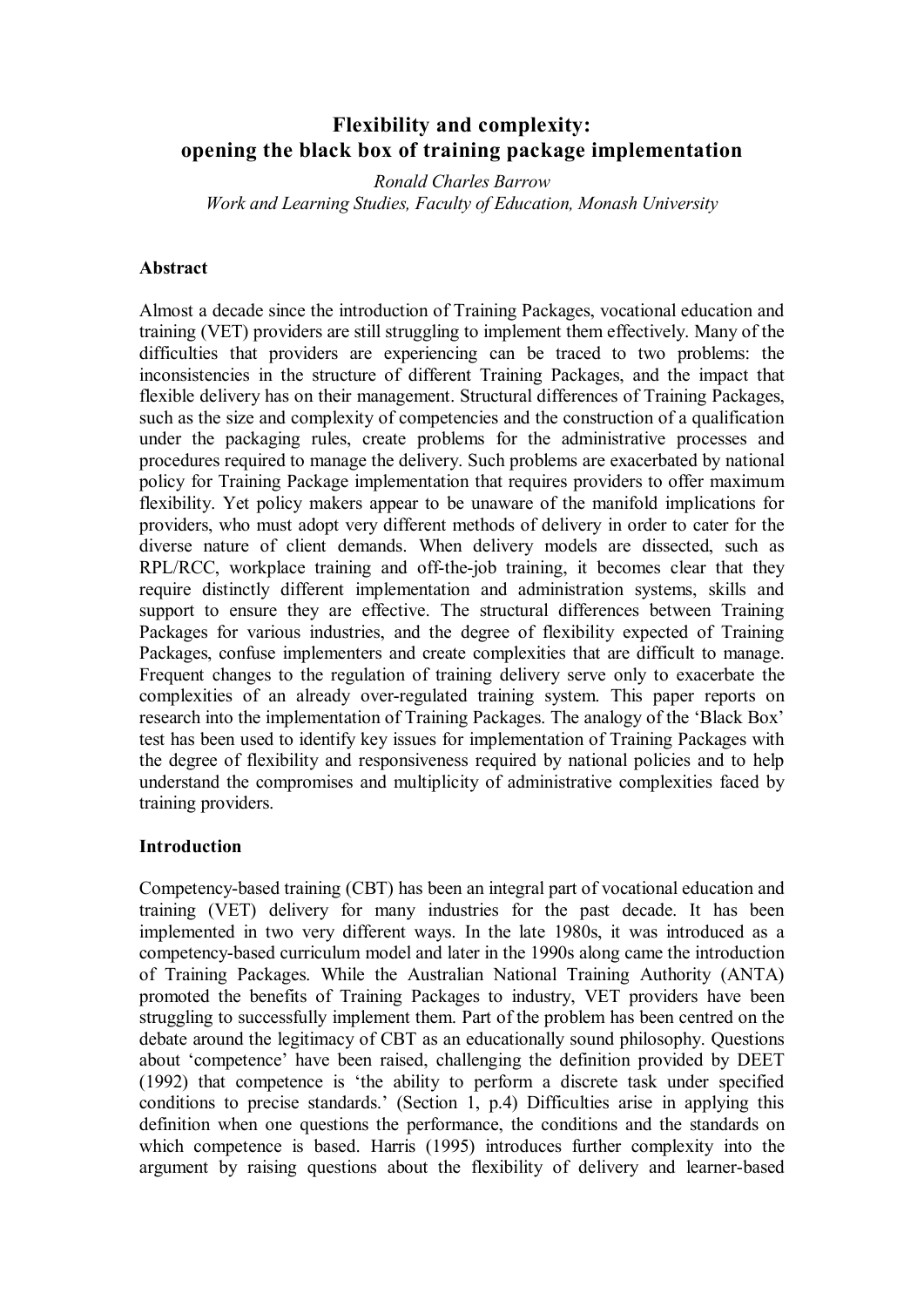accountability. Debate on the value of learning and the appropriateness of various learning styles – such as behaviourist, cognitivist and humanist approaches (Harris 1995, Cornford 1997) – has been vigorous. Others have raised broader philosophical questions about the legitimacy of CBT for the cultivation of intellect, self-actualisation, progressive reform and organisational effectiveness (e.g. Foley et al. 2000). The relationship between work, as a means to earn a living, and education as the development of skills and knowledge is also challenged (Jackson 1994, Cornford 1998). While these debates continue, the fact remains that CBT is part of the federal government's training policy to improve the competitiveness of Australian industry in a global economy (Curtain 1994).

Training Packages provide the national framework for implementing CBT. As with CBT, concerns have been expressed about the value of learning achieved from Training Packages. Educational quality and consistency has been questioned by providers (Anderson 2000). Current teaching standards and the impact of tighter regulation through the Australian Quality Training Framework (AQTF) are seen as important factors that have undermined learning under Training Packages (Mulcahy 2003, Grace 2005). The difficulties experienced in the implementation of Training Packages could be a result of the educational flaws of CBT, Training Packages as a delivery tool and/or the failure of implementers to understand the concept of Training Packages.

A climate of confusion has surrounded Training Packages since their development. For instance, in the *High Level Review of Training Packages*, Schofield and McDonald (2004) express concerns that Training Packages are complex and lack clarity (Schofield and McDonald 2004, p.3). Yet Training Packages continue to be promoted as a very simple linear pathway to a qualification. On the one hand, we have the units of competency specified for Training Packages, and on the other we have statements of attainment of qualifications under the AQF. The role of implementing Training Packages has fallen to training providers in the form of the 'non-endorsed' component (ANTA 2005). Pathways are presented as a clear and uncomplicated educational process that supports learning for work.

# **The analogy of the 'Black Box'**

In order to explore non-endorsed component further the concept of the 'Black Box' test used in computer software design makes a good analogy. The Black Box test is used to test a design without the need to understand the inner workings of the model being tested. The main advantage of this type of test is that the tester need only be concerned with comparing the inputs to the outputs of the model or design. (Webopedia 2005, Wikipedia 2005). Applied to the implementation of Training Packages, the analogy of 'Black Box' test suggests that, on the surface, Training Packages are simple and linear in their design. When given defined inputs, such as competency standards and assessment rules, the analogy suggests that the outputs of a Training Package are competent workers. Research suggests, however, that this process is far from straightforward. When the lid on the Training Package 'Black Box' is lifted, the many complexities of the subsystems become more apparent, and shed light on the difficulties of implementation.

The assumption that Training Package implementation is a simple linear process, as suggested by ANTA's roadmap to VET qualifications, is flawed. Government policy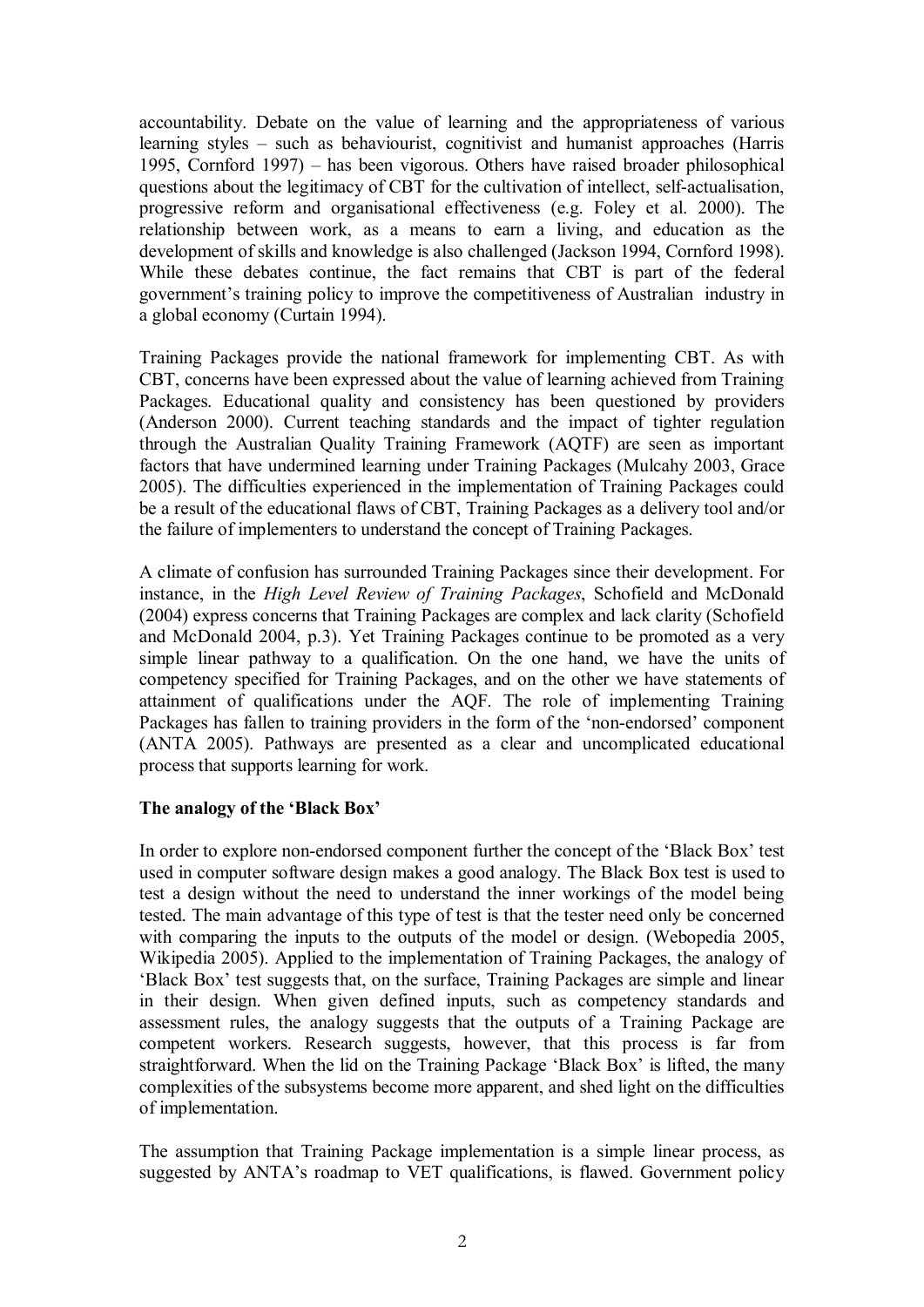and regulations are not neutral and objective techniques, but rather are open to varying interpretations depending on one's viewpoint. They are 'encoded in complex ways' and are equally 'decoded in complex ways' (Ball 1994). Stakeholders interpret policy in different ways depending on their values and interests, and these different interpretations of national policy on Training Packages result in varying, and often conflicting, interpretations of their structures, intent and implementation.

Training Packages have been introduced as an educational tool that intends, by its very structure, to be as 'flexible' as possible. The *Guidelines for Training Package Developers* indicate that this degree of flexibility is provided by: 'formal or informal education and training, experiences in the workplace, general life experience, and/or any combination of the above' (ANTA 2004, p.47). These broad statements are used to indicate pathways and an apparent process for a candidate to follow towards gaining a qualification. They are all neatly packaged (and hidden) within the Training Package 'Black Box'. The complexities of implementation, however, only become apparent when the Black Box is unpacked.

Training Packages do not specify delivery methods, as did curriculumbased learning (Wheelahan and Carter 2001), and for a very good reason: the intent of Training Packages to promote flexibility and recognition of a person's lifelong learning would be compromised. With the inception of Training Packages, a teacher's role became unclear as no curriculum or delivery process was prescribed. Many teachers still incorrectly refer to Training Packages as 'curriculum' and view the structure of Training Packages as a means of instruction and guidance. This misunderstanding of the purpose of Training Packages in turn causes much of the confusion when teachers realise that the key elements of a curriculum are absent (Schofield and McDonald 2004). Training Package implementation is only fully understood by skilled and experienced practitioners (Robertson et al. 2000). Moreover, policy makers' rhetorical depictions of Training Packages as 'flexible', 'accessible', 'equitable', and 'meaningful' have led to the development of a bureaucratic process that conceals the practical realities of implementation.

# **Research methodology**

The aim of the research reported in this paper was to explore, document and analyse issues from extant literature about, and professional experience with, the implementation of Training Packages and government VET policy. In the absence of any similar published research upon which to draw in order to validate the findings and insights, the author adopted the position of critically reflective practitioner engaged in action research to investigate and problematise Training Package implementation, with a view to improving current awareness and practice. The initial findings were condensed into broad, generalised concepts or 'models' of a candidate's progress from entry into a course of study through various steps to the achievement of a final qualification. These models were used to identify key stakeholders and their responsibilities, administrative requirements, teaching and learning styles and processes for each of the key steps within the model.

The study involved a comparison of a range of Training Packages with the aim of to identifying key structural differences that may contribute to the complexities of implementation. The comparison of Training Packages was based primarily on the size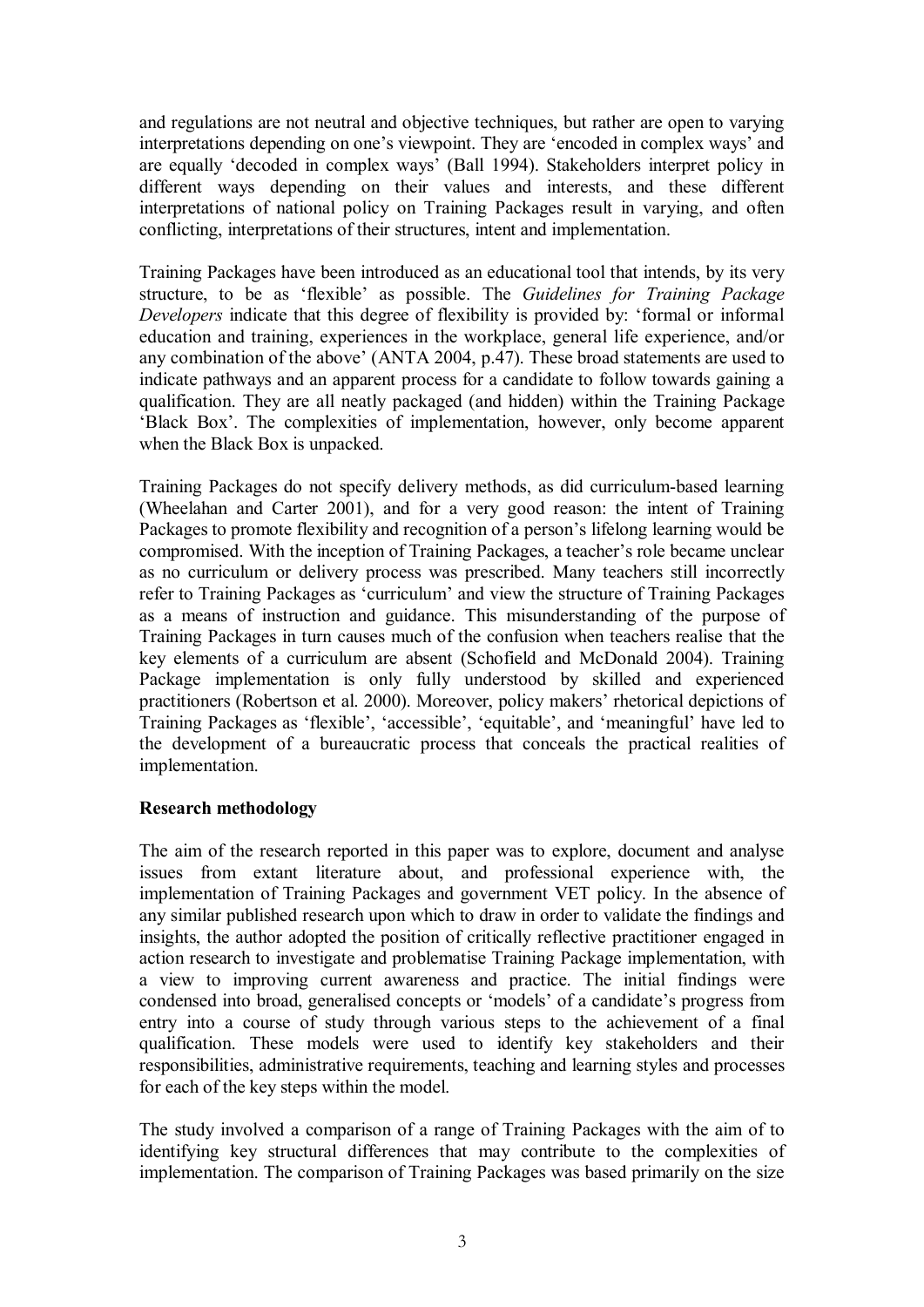and number of competencies contained within selected Training Packages, specifically for Outdoor Recreation and Electrotechnology. The qualification packaging rules that affected a course structure were also examined. The first versions of each Training Package were studied, in order to ensure the validity of the comparisons, and consequently subsequent modifications following Training Package review processes were not considered.

The primary aim of this research was to reveal issues and concerns, both current and emerging, in relation to Training Package implementation in industry and occupational sectors within the administrative purview. In presenting these issues and concerns, no assumption of generalisability or attempt to produce definitive 'evidence' is being made. Rather, the purpose is to generate and expose key practice-based insights to wider critical scrutiny within communities of research and practice in TAFE. Such an undertaking is made in the interests of stimulating debate and further research to determine whether such insights are a realistic and valid representation of more generalised experiences in the TAFE sector. In effect, a broad objective of the research approach was to construct a tool with which to build a new and much-needed dialogue with other practitioner- researchers in order to prise open and illuminate the 'Black Box' of Training Package implementation, and thereby subject official policy claims to greater critical scrutiny.

## **Differences between Training Packages**

Training packages differ in many ways and cannot be implemented the same way. One of the primary differences between Training Packages is the size and number of units of competence required to be demonstrated by a candidate in order to be deemed qualified. A unit of competence for the most part 'describes a key function or role in a particular job function or occupation.' (ANTA 2004, p.54) This definition is very open to interpretation and has resulted in units of competence as small as 5 hrs in the Outdoor Recreation Training Package, (OTTE 2000) or as large as 200 hours in the Electrotechnology Training Package (OTTE 2004). The Horticulture Training Package with a range somewhere between the two extremes shows competencies written in a way that is quite specific to a task or job. The elements clearly explain the broad job requirement of the unit, stating what needs to be done in terms broad enough to allow for the variations required for different applications within the context of the Range of Variables. By contrast the units of competence within the Electrotechnology Training Package very broad in their wording, and as such can be interpreted differently depending on the readers purview and the context in which the Training Package is to be applied. The Elements use very broad open statement that lack clarity. The implication of this for delivery is that the competencies must be broken up into smaller modules or subjects in order to deliver training, referred by Wheelahan and Carter (2001) as 'disaggregating'. The Sport and Recreation Training Package has units of competence that are small that they appear to be more closely aligned to an element compared to those in the Horticulture Training Package. A delivery strategy applied for these small competencies has been to 'cluster' them into assessable 'real work tasks', a practice which Wheelahan and Carter (2001) refer to as 'aggregating'. Appropriate clustering is a key way to ensure that assessments are holistic (WADT 2002). Training providers also cluster small units into 'subjects' for training purposes to facilitate a logical sequence of delivery.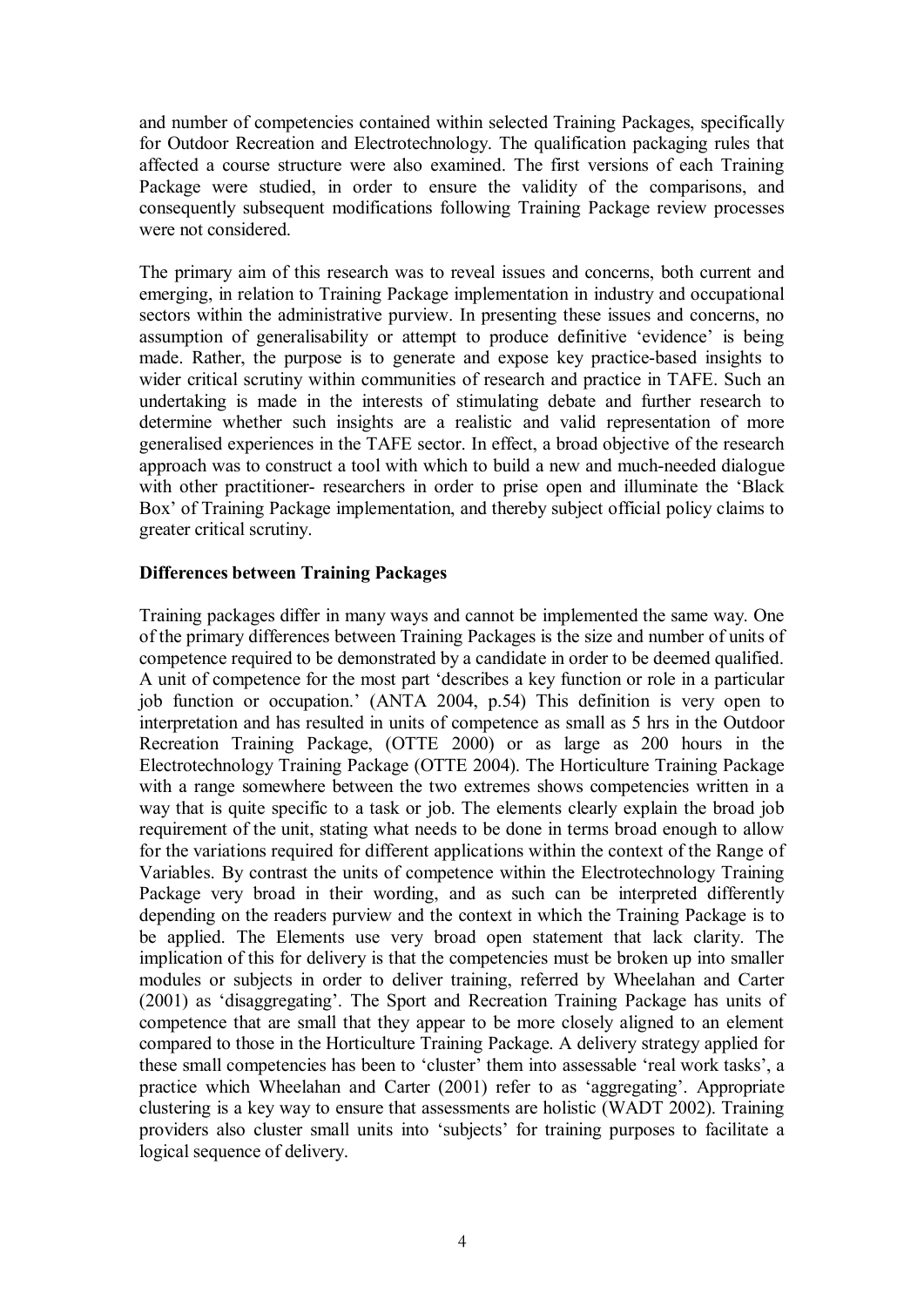One implication of these variations in the structure of Training Packages is that they cannot be implemented in the same way, and require different delivery and assessment strategies and administrative processes. Administrative issues that stem from structural differences in Training Packages include:

- · difficulties in identifying the commencement of small competencies nested in 'subjects' as required for AQTF compliance, reporting and funding requirements.
- information technology systems designed for student records are inadequate (King 2001).
- · aggregating and disaggregating competencies is a logistical nightmare (Wheelahan and Carter 2001) to facilitate effective teaching/training and assessment strategies.
- · a consistent enrolment process is difficult to achieve over several reporting periods for large competencies (TDA 2002).
- inconsistency of training delivery between registered training organisations with large indistinct competencies (Anderson 2000).
- · recognition and credentialing of partially completed competencies (TDA 2002).
- lack of flexibility due to the predisposition of some Training Packages to specific delivery methods.

Differences between Training Packages exemplify issues relating to their inconsistent development and the subsequent impact on implementation. However, complexity and implementation are also linked to the concept of flexibility that has been a hallmark of Training Packages.

### **Training Packages and curriculum**

Prior to Training Packages, VET was delivered via curriculum-based learning outcomes or objectives, as documented within an accredited course structure and specified hours of delivery. Such VET delivery was generally institution based. In contrast, Training Packages comprise competency standards which are acquired and assessed in real or simulated workplace environments. Training is no longer time-based under Training Packages (Anderson 2000).

The initial stage of curriculum development under the pre-Training Package model, the analysis phase, is similar to the process now adopted for designing a Training Package; that is, a task analysis or skills audit was conducted and the 'job' and associated skill requirements documented. The design and implementation phases were akin to the current 'non-endorsed' components of Training Packages, which have been left to training providers to develop. A course leading to a VET qualification from one institution could be far different to the same one from another institution. A student's prior study may have attracted credits or exemptions, but life experiences did not. One administrative model tended to fit all courses. Teachers were clear about their responsibilities (Wheelahan and Carter 2001). With the onset of CBT, these learning 'traditions' were challenged and a whole new way of dealing with learners emerged.

One of the key features of Training Packages is the notion of flexibility and choice (Anderson 2000). The ability to engage in tailored learning in any form and have the learning recognised towards a qualification meant that traditional delivery strategies were no longer necessary. Training and learning could take place any time. The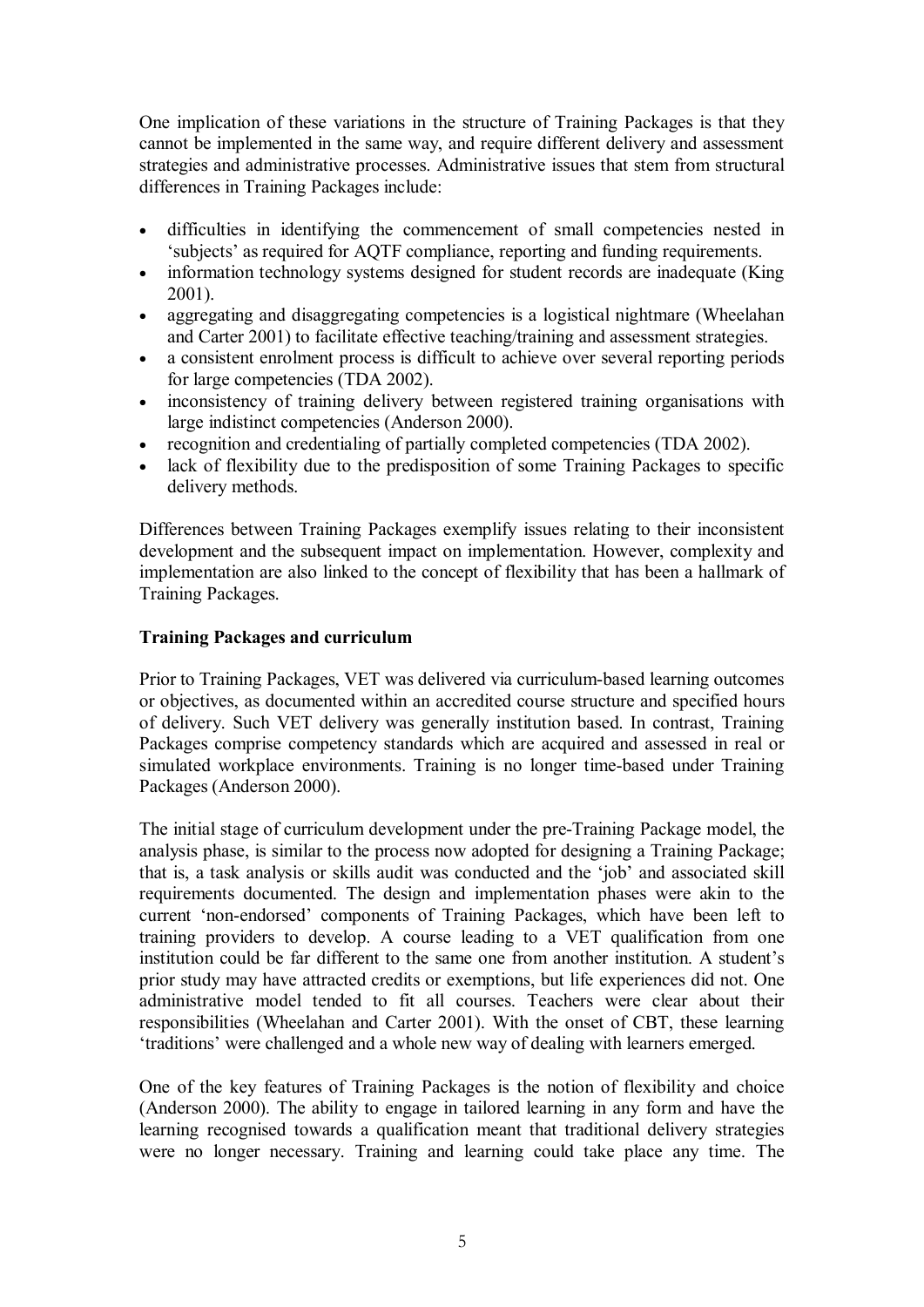*Australian Qualifications Framework Handbook* states that a candidate's access to a qualification could be through:

- · a training program meeting the requirements of an endorsed Training Package or a training program meeting the requirements of an accredited course(s) delivered by a Registered Training Organisation; or
- · a combination of a training program meeting the requirements of an endorsed Training Package or a training program meeting the requirements of an accredited course delivered by a Registered Training Organisation, *plus* recognition of prior learning including credit transfer and/or experience; or
- · the recognition of prior learning that provides evidence of the achievement of the competencies for the qualification (AQF 2002).

In essence, this provides the candidate with the choice and flexibility to gain a qualification through any combination of study models from accredited courses, life experience to prior learning.

One essential difference between the traditional model of VET and Training Packages is that a person is deemed qualified under the latter if they can demonstrate competence. Time is no longer a governing factor (AQF 2002). A candidate's pathway to a qualification can take a number of routes. The AQF handbook provides examples of possible pathways to a qualification:

- work-based training and Assessment
- institution-based education and training and assessment (including schools)
- part institution-based education and training and assessment (including
- schools)/part work-based training and assessment
- recognition of prior learning
- recognition of prior learning combined with further training as required
- accumulation of a variety of short courses/training programs' (AQF 2002, p.28).

With more choice available for the candidate there is inevitably more complexity in the provision of training programs for training providers. The move from a relatively simple curriculum based model to Training Packages brought with it many complexities.

Recognition of Prior Learning (RPL) or Recognition of Current Competence (RCC) is a cornerstone of Training Packages. The concept is one that supports the notion of life long learning and that skills and knowledge are acquired without the need for formal training. When discussing the uptake of RPL by students, Byron states that 'The existing approach to RPL assumes that there is a relatively straightforward process of "translation" between the student's prior knowledge and the learning outcomes or competency standards against which they are being assessed. However, personal learning is not neatly packaged for comparison with academic or course requirements' (Byron 2003). The open ended learning model of life long learning cannot be categorised easily into competencies for a person be deemed partly competent. Byron (2003, p.9) found that 'information was often difficult to find and would require the student to be actively looking for RPL information. The skill to engage RPL then becomes somewhat of a problem for candidates in itself.' RPL assessors are trained in the art of RPL/RCC, but 'Examination of Australian and international RPL literature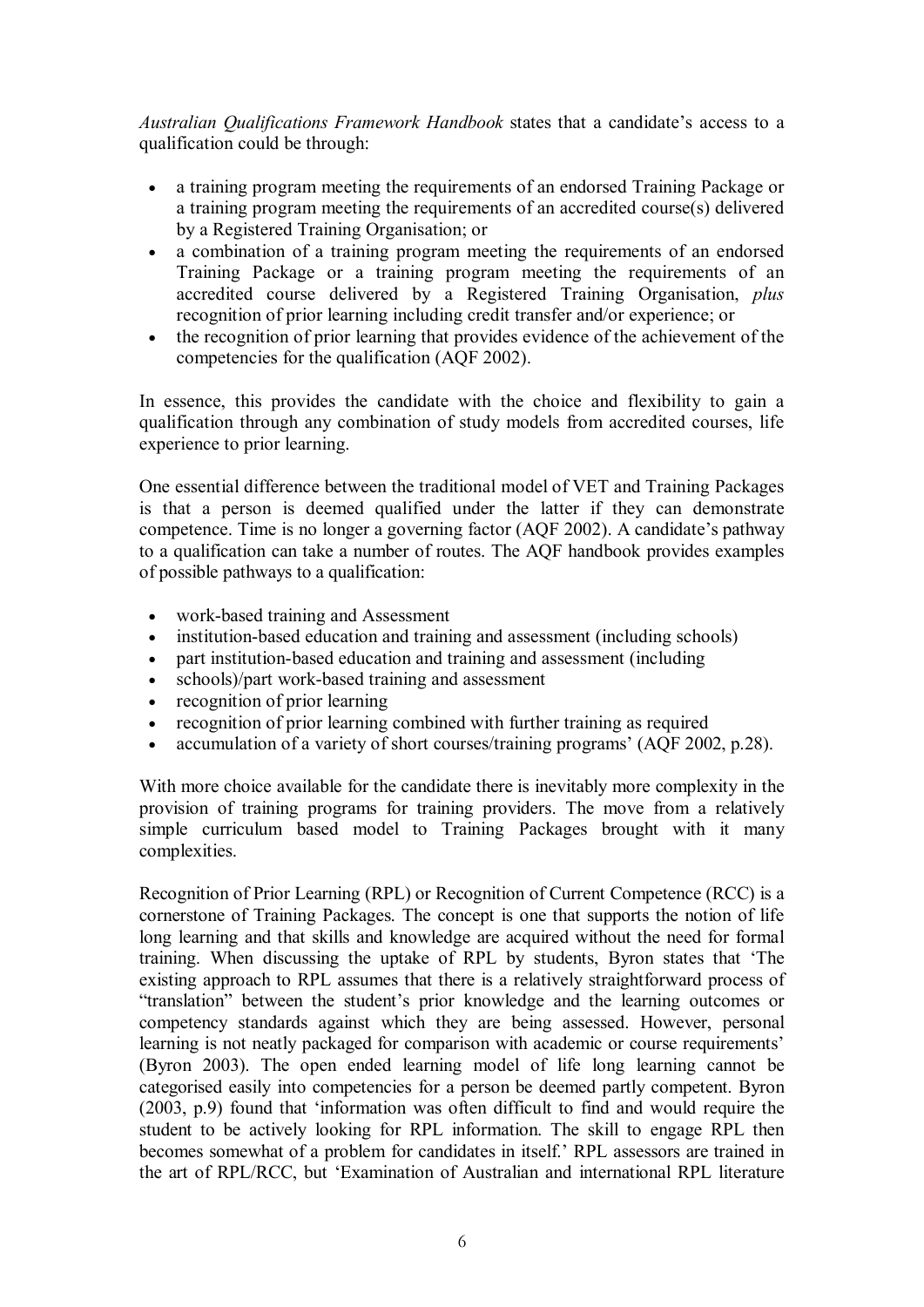shows that there is a lack of focus on the way in which people are supported to learn the skills they need to engage in RPL' (Byron 2003, p.13). This introduces a new dimension in that providers should be training candidates in the use of RPL policies. Byron continues 'it may be useful to consider offering a subject or module in RPL to help students prepare'(2003, p.13). Teaching students to gain a qualification by RPL raises some interesting questions, and challenges the notion of learning to learn.

Off-the-job training is more akin to the traditional curriculum model. A candidate's pathway to a VET qualification begins with a career choice. A training plan is developed based on the candidates choice of units of competence (AQF 2002) based on broad industry specifications of a job. The level of qualification, the type of skills and the number of competencies required all need to be taken into consideration by the candidate. This requires the candidate to be aware of the nature of the industry and the outcomes required in the Training Package. With the complexity and confusion that surrounds Training Packages now, it is unlikely that they would be fully informed. Practical skills must be assessed in a 'real' or 'simulated workplace environment' in order for the candidate to be deemed competent (ANTA 2005). Administration of offthe-job training is much like the traditional model, however the complexities of different Training Packages do introduce another dimension.

Workplace training involves a model of training where employeelearners receive all of their training on the job. The skills and knowledge are acquired while doing their work. Relationships in the workplace between the learner, their employer and the training provider take on a new form. The employer becomes more responsible for workplace training, the candidate must become more self-reliant, and the training organisation takes on a monitoring and support role. The workplace trainer must be skilled in training and learning principles so that the candidate is given every opportunity to learn. Multi-modal training delivery tends to combine workplace and off-the-job training. Practical skills development can be demonstrated on the job. Theoretical knowledge and conceptual skills are gained in a formal off-the-job setting. This model is most common under New Apprenticeships, where employers release their apprentices from work to attend a training institution or formal training sessions in their workplace. Although not described in any detail, both these models require their own administrative support and management systems, thereby compounding the complexity of Training Package implementation. Further difficulties arise as a result of different Training Package structures, and the various models of delivery required by clients as part of flexible delivery promoted by official policy.

# **Training packages and policy**

Ball's (1990, 1994) work on policy and policy processes provides some insight into implementation of government policy, and argues that policies, by their very nature, are interpretive documents to which stakeholders give varying meanings. Politicians, bureaucrats and professionals all have different beliefs and values that influence their interpretation (Ball 1990). Training Packages are a reflection of government policy and are therefore subject to varying interpretations. Politicians look to market forces and freedom of choice; bureaucrats value administration, management systems and efficiencies, while professionals prefer experience, practice and quality (Ball 1990). These differing beliefs and values generate confusion about the purposes of Training Packages and contribute to the complexities of implementation. Differences in Training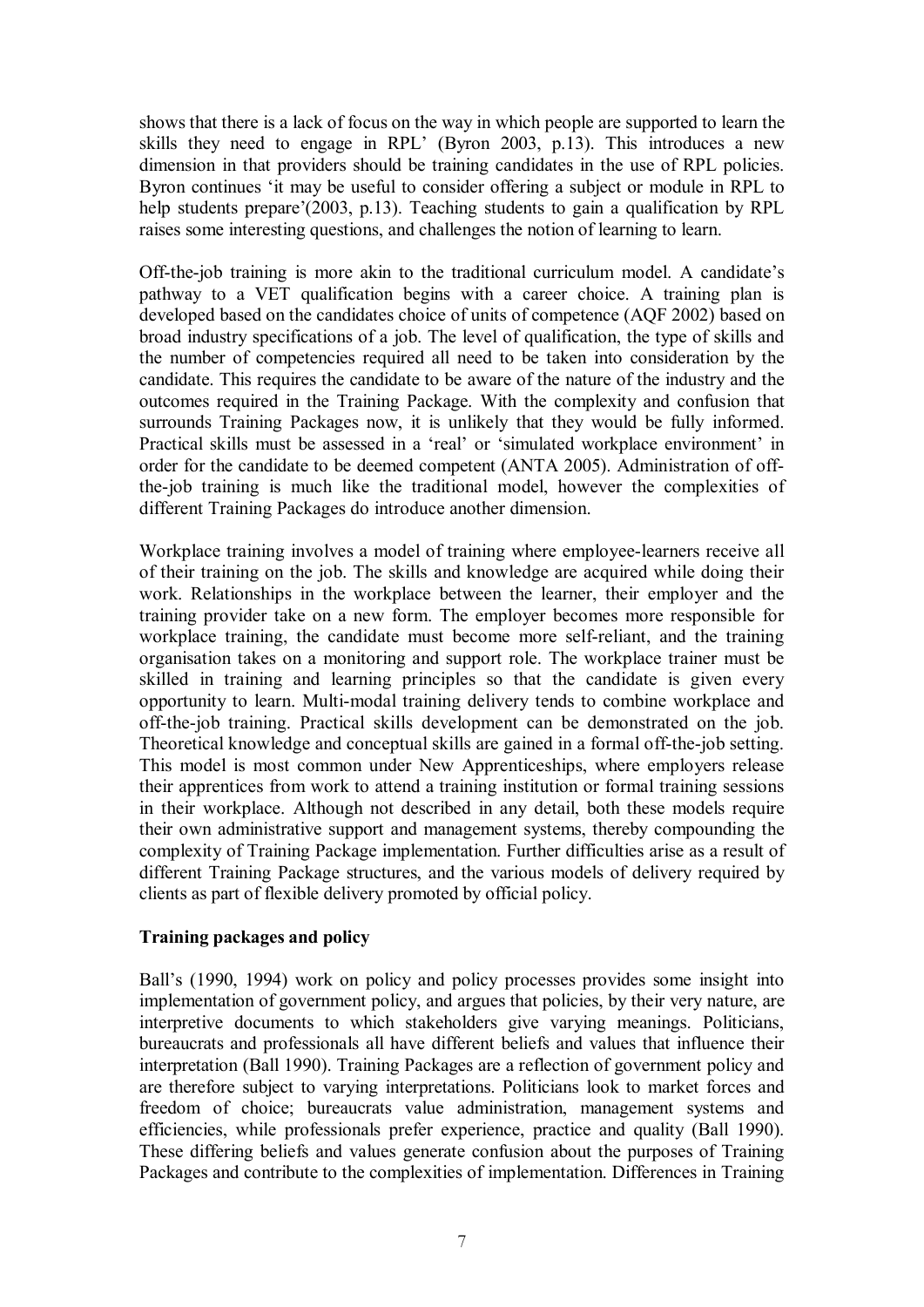Package designs between industries may also be explained in a similar fashion, in that different industries see different values in Training Packages which they seek to exploit for their own particular purposes. For the training provider who is charged with the delivery of Training Packages, these complexities are reflected in the administration processes required to service the differing structures and clients.

Schofield and McDonald (2004) highlight many of the resulting problems that underpin the introduction and implementation of Training Packages. Whilst affirming the value of Training Packages to skills development and the labour market, they state that 'changes will be needed to the ways in which Training Packages are conceptualised, developed and implemented, or the model will struggle to achieve its purposes, and will ultimately fail ( p.4). They also acknowledge the 'complexity' of Training Packages with regard to relationships between stakeholders. Reference is made to the 'necessarily complex national VET system' which supports the continuing problem that policy makers have in hiding behind the 'Black Box' of implementation. Flexibility and complexity go hand in hand. The more flexible training providers try to be, the more complex their systems and processes will become.

The degree of complexity and flexibility has contributed to the difficulties of implementing Training Packages effectively and underpins many of the problems encountered during implementation. The skill sets of training provider staff who are required to implement Training Packages also need to be considered. Negotiators, facilitators, teachers, trainers, mentors and administrators all require different skill sets that underpin different delivery models. Not all educators have or would necessarily develop such skills. This means employment and human resource development practices within training providers need to take account of the different skill sets that the delivery models require. The degree of 'flexibility' expected of Training Packages, particularly in relation to the many models of delivery, requires different skills and attributes for handling administration, enrolment procedures, student records, management (e.g. teaching, coordination, mentoring). The more delivery models that a training provider uses, the more complex the administration becomes. Down (2003) refers to the 'contradictions and multiplicities' faced by training providers who are drawn into a complex world of balancing educational outcomes with delivery strategies and assessment models with client, government and organisational priorities and demands.

A further complexity that is hidden within the 'Black Box' of Training Packages is the anomaly of inconsistent funding models across the country which contributes to further problems. Flexible delivery comes at a cost; resource development, professional development, assessment, travel and more complex record keeping systems contribute to additional funding needs for training providers (TDA 2002). Training providers must weigh up the cost of delivering a particular model if they are to remain competitive.

# **Conclusion**

Training providers are at the coal face of Training Package implementation, and yet their input into their design and development has been sought rather late in the process (Anderson 2000). The top-down approach adopted to date has done little to secure provider support, and has inhibited healthy discussion about appropriate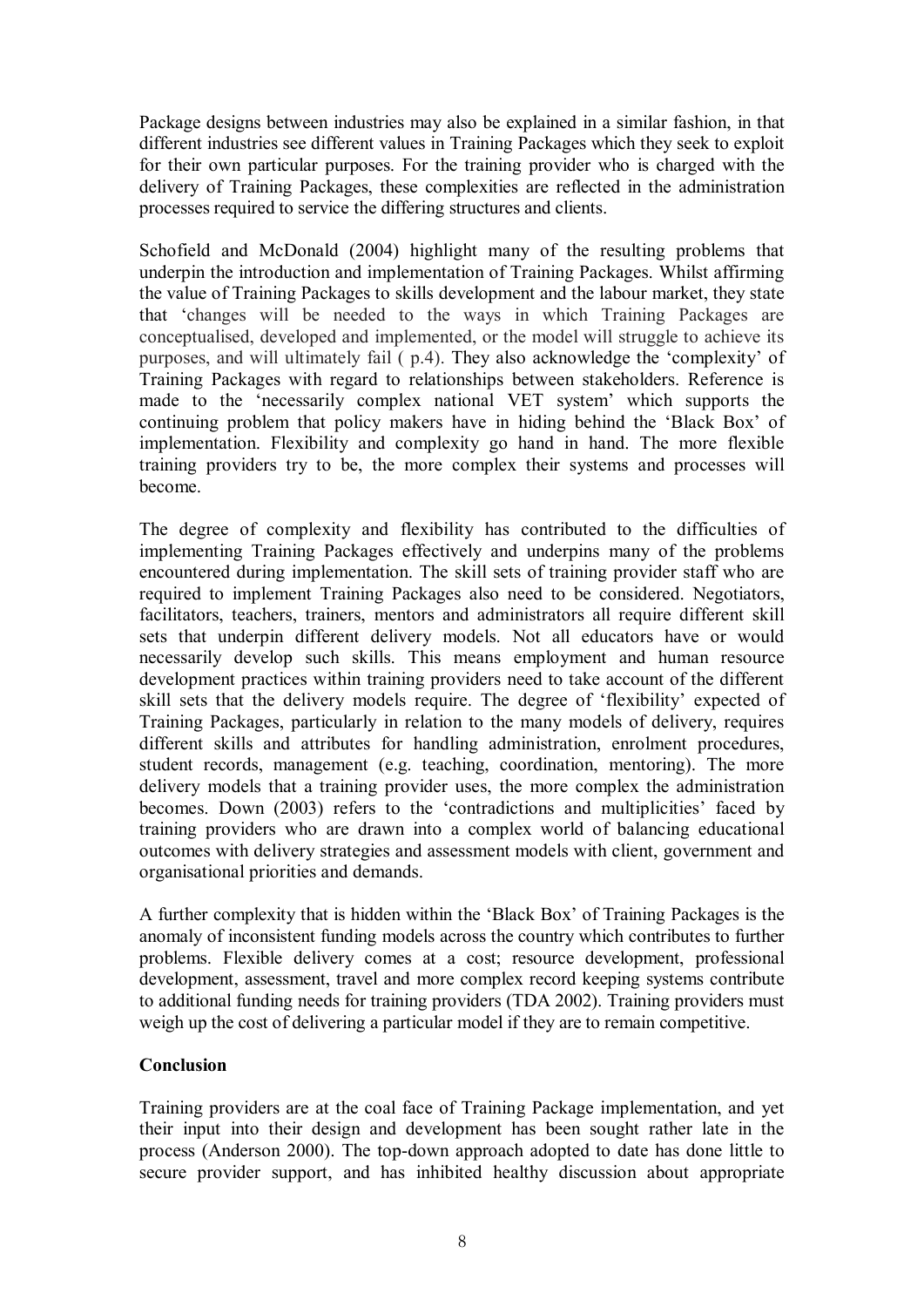systems and processes, thereby contributing to poor performance. Training Packages have been designed for industry to enable candidates to attain skills that meet Australia's growing needs for the global marketplace. Policy makers prescribe the Training Package structure, and provide the qualifications framework and rules for quality training. While this appears to provide the basis on which to deliver adequate training, the key issues for implementation remain concealed within a bureaucratic 'Black Box' of the non-endorsed component.

As we lift the lid and peer inside the Black Box, we find confusion because of the complexities of Training Package design, and the need to be 'flexible' in delivery. Differences in design and the many pathways that a candidate can follow to gain a qualification create an administrative nightmare that inhibits the growth and development of education. These complexities can be better managed at a training provider level if they peer inside the black box themselves and prepare processes and procedures to support the variations in Training Package complexities and delivery models. Deconstructing each model and preparing administrative procedures to better manage each will reduce the tension and the confusion experienced by practitioners. Where training providers have limited capacity (resources) for delivery then a rationalisation of delivery models would enable them to better utilise the existing skill sets of staff. Smaller training providers may find working with a limited number of Training Packages with similar structures to be more cost effective where administrative systems align. Training Packages can be made to be more effective if systems and procedures are developed to support training providers. Due to serious funding constraints, training providers are likely to select the most cost-effective and manageable delivery model in place of providing the maximally flexible strategy that was expected under the Training Package model, simply to remain financially viable.

#### **Acknowledgment**

I wish to acknowledge the advice and assistance provided by Damon Anderson, Work and Learning Studies, Faculty of Education, Monash University, and his suggestion of the Black Box test analogy for analysing Training Package implementation.

# **References**

- Anderson, D. (2000). Searching for difference: the impact of training packages on private fee-for-service providers. Report to ACPET and ANTA, unpublished. [Edited version: ACPET (2000). Enhancing creativity, flexibility and competitiveness? The impact of Training Packages on private sector providers]
- Australian National Training Authority, ANTA (2005). Training Package implementation guides. URL: http://www.tpguides.gov.au/#package

ANTA (2004). Training Package Development Handbook. ANTA, Melbourne.

- Australian Qualifications Framework Advisory Board, AQFAB (2002). Australian Qualifications Framework: Implementation Handbook. AQFAB, Melbourne.
- Ball, S.J. (1994). What is policy? Texts, trajectories and toolboxes. In Education reform: a critical and post-structural approach. Open Uni Press, Buckingham.
- Ball S.J. (1990). Politics and Policy Making in Education. Routledge, London.
- Byron, J. (2003). Principles underpinning recognition. 2003 National Conference of the Australasian Curriculum, Assessment and Certification Authorities Adelaide, SA.